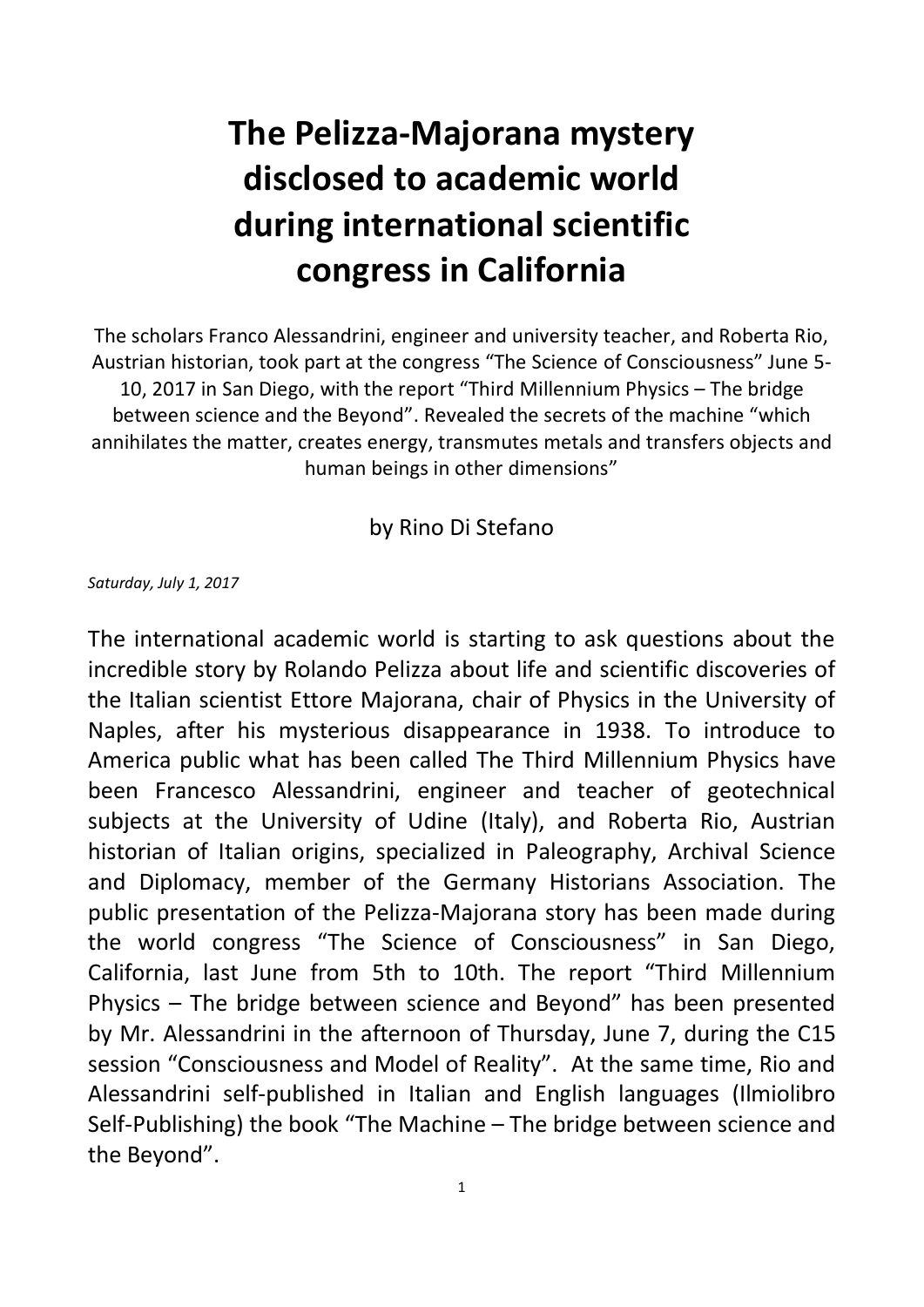But what's so unusual about the presentation of that report in the scientific world congress of San Diego and the publication of that book? The answer is easy: for the first time two University scholars spoke in a world congress about the Rolando Pelizza story and the famous machine (which he says has been planned by Ettore Majorana). A machine that could annihilate matter creating free energy, and much more. Besides that report has been published in the international scientific website [ACADEMIA.EDU,](https://www.academia.edu/) which is counting more than 53 million academics all over the world. This number could be enough to explain how this news has been spread worldwide. Besides, this event is important because in Italy, in spite of documents, pictures, expert's reports and evidences about the existence and the plan of action of that famous machine, the official science is deliberately unaware of the Rolando Pelizza's story and it doesn't care about any hypothesis that, actually, Ettore Majorana could really hide inside a seclusion monastery that March 27, 1938, just after disembarkation in the Naples's harbor from the Tirrenia ferryboat coming from Palermo. In the same way, twenty years later, in 1958, Majorana could have met by chance the young Rolando Pelizza, made him his follower, by teaching him elements of a new and revolutionary physics. That same physics which in the Seventies would become a machine able to make operations that, as far as we know, appeared to be just fantastic. Of course, we must use the conditional mood since we don't have any official or judicial act proving that presumed reality. Anyway, it's true that we know the existence of a lot of proofs and circumstantial evidences to think that maybe somebody doesn't like this story should come up. Nevertheless, just restrict ourselves to take note of what there is into report presented in San Diego. It must be clear that report is only in short the Rio-Alessandrini's book, where you can find an in-depth message to the world, by the scientific California congress.

Even from the same title, Third Millennium Physics, it's quite clear that both authors presented an alternate report compared with reality. And it's not a wrong introduction since, as Rio and Alessandrini explain, *"From the silence of a monastery where he voluntarily enclosed himself for many years, the enlightened mind of Ettore Majorana produced a new*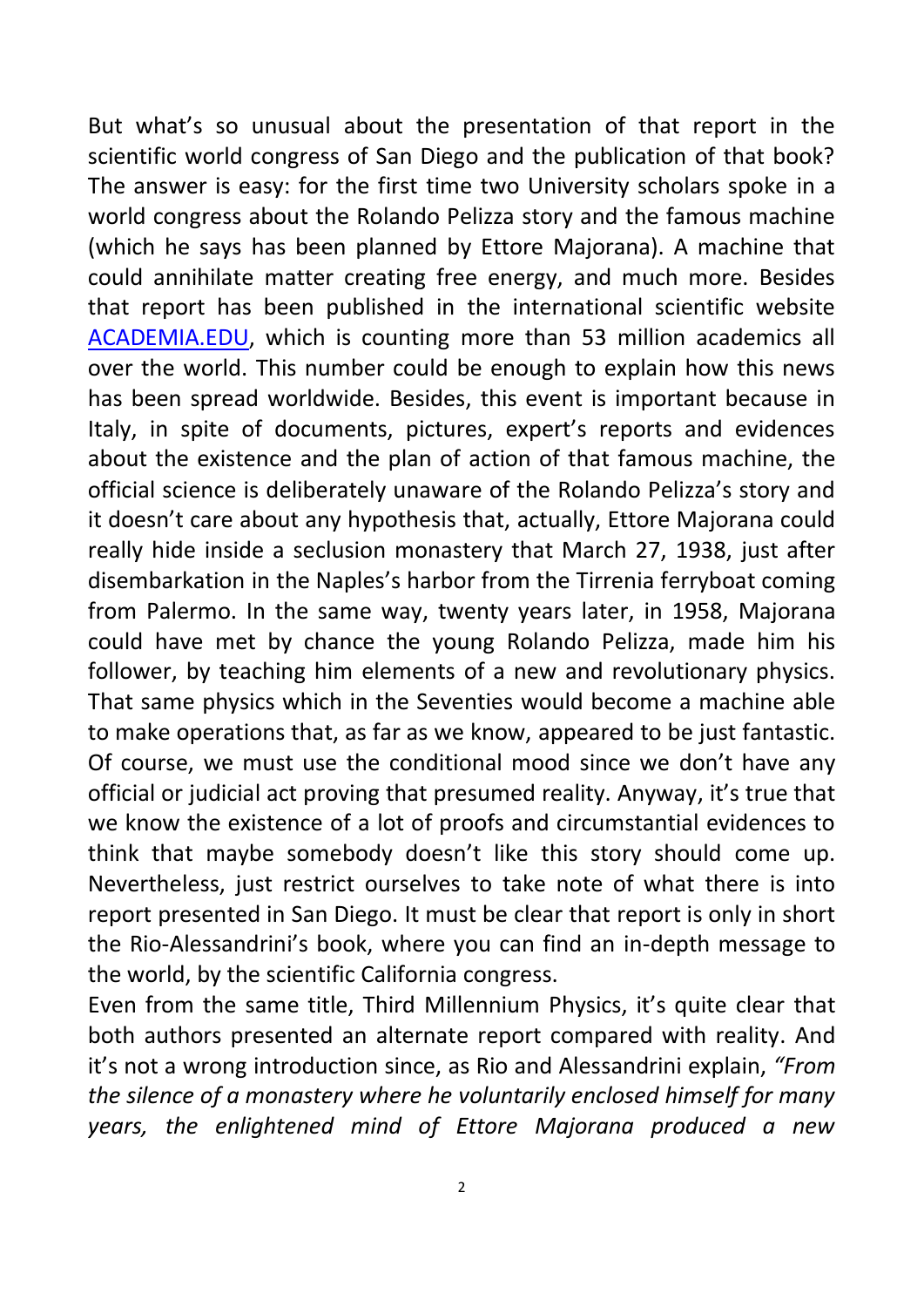*mathematics and a new physics which foster a historic leap in human knowledge.* 

*Here we quote his theory and some salient aspects of the construction of a machine, realized by Rolando Pelizza, which have demonstrated how exact and real the hypotheses of Ettore were.* 

*The world now has magnificent new possibilities: it can annihilate matter, produce infinite energy at practically no cost, transmute matter and transfer it to other dimensions.* 

*But this knowledge, which we call Third Millennium Physics, will not immediately be available to humanity ... first it is necessary to go through a process of gradually acquiring consciousness and change in human attitudes".*

With this introduction, which completely support the Rolando Pelizza's story about Ettore Majorana, Rio and Alessandrini prepare their readers about what so amazing they are going to say.

According the two authors, the great innovation coming from the Majorana's science is the new interpretation of the matter laws. *"But above all, it is physics that "makes peace" between Science and Spirituality, filling the great gap that modern man, stupidly created between the two fundamental ways humans have of perceiving reality. Science has finally accessed comprehension of that which is Beyond the physical world which it is used to considering; to penetrate to where the real "organisational and decision-making center" of life in Matter is located".*

This place, the authors say, has very little to do with the physical dimension we are used to, because it would be always hidden to our entirely rational world. But what Majorana would discovered? *"A magnificent knowledge and at the same time infinitely simple -* Rolando says, and then he added: *"Today we are spending enormous sums of money on particle accelerators and nuclear fusion research; all are attempts to extract the great energy enclosed within the atom by extreme violence".*

It seems that Ettore's physics follows another path, *"... the path of comprehension and non-violence"*, to say it Gandhi's way.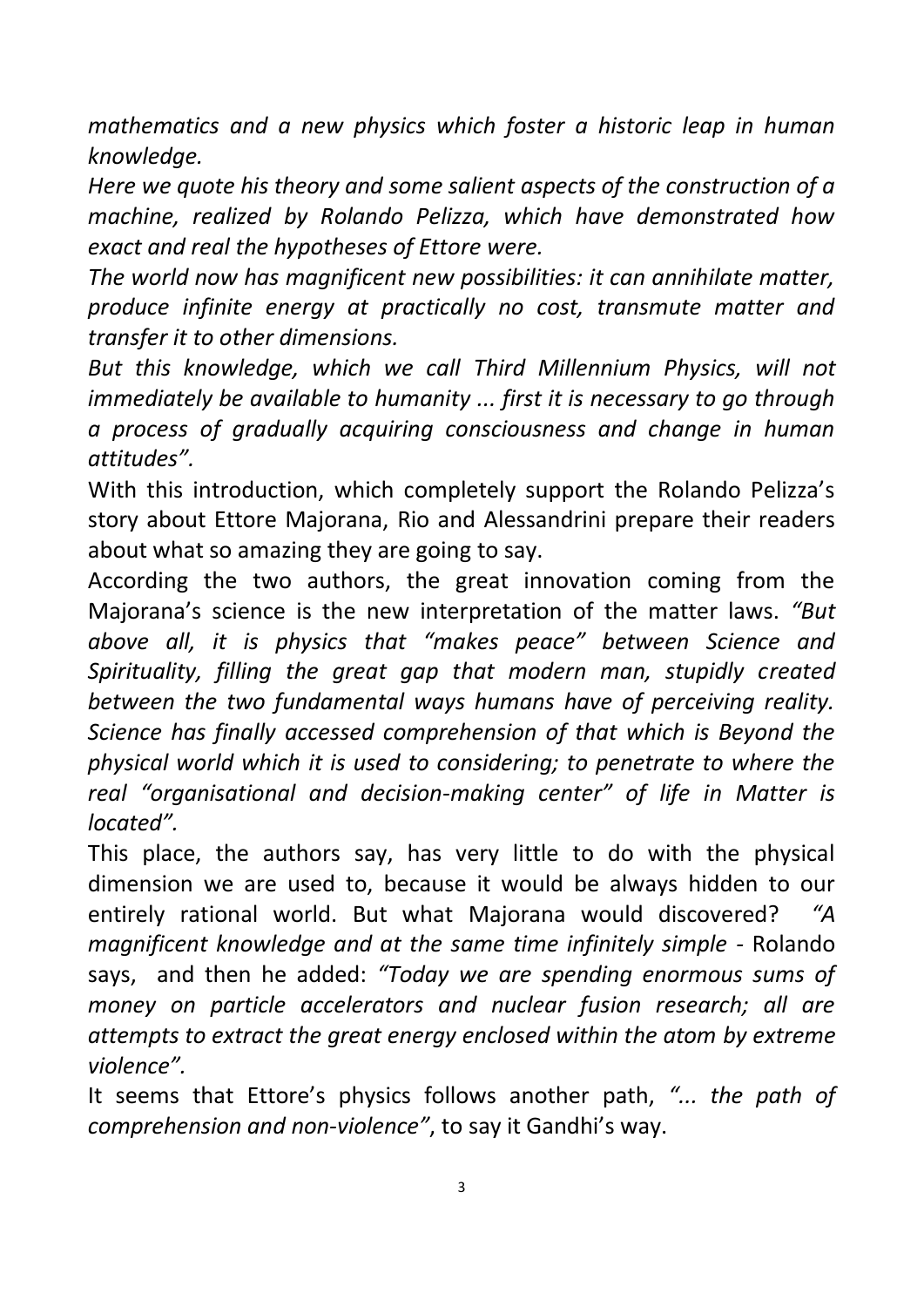*"Ettore touched the "intimacy" of Matter –* we can read in the report *-; and at this level of relationship, Matter, if appropriately and calmly 'indulged' is able to give all of itself".*

Speaking about scientific details, Rio and Alessandrini explain what so far we know about the great scientist disappeared mind. *"Ettore's main knowledge is described in the 'General Theory of Exponents' in which 'all the laws of nature are symmetric regarding two directions of time and all the phenomena of the universe are made up of spherical waves, which, for said symmetry, can be not only divergent (entropic phenomena) like those generally observed, but also convergent (syntropic phenomena)'.* 

In practice one recognizes that the world does not only function in an *entropic manner, in other words, only in a growth of disorder as asserted by the second principle of thermodynamics, but also in a syntropic manner, in other words, a growth of order. Syntropy is introduced here, not as an arbitrary hypothesis, but as a logical consequence necessary to quantum structure (quantum mechanics) and relativity (Einstein's relativity) of the universe. Following this, chance and finalism are brought on to the same logical plain, "just as there are two solutions to a quadratic equation".*

All that, according to Rio and Alessandrini, would come to a new way, completely different compared with the present one, to see science and reality.

*"Ettore achieved the formulation of a unitary theory where physical and biological phenomena were reunited, thus introducing finalism to science. A different mathematical approach to the classical one is significant in this theory; it must be understood that natural mathematical order is not that based on decimal numbers created by human reason, but is subject to other bases, such as, for example, in some cases, to atomic operation on a base of eight (octal numeral system)".*

The report says that, following the supposed Majorana's thinking, just after the Universe creation there were eleven dimensions and during the Big Bang seven space dimensions "rolled up", leaving the four we know extended: three by space, one by time. Anyhow*, "the seven hidden dimensions having an absolutely fundamental influence on the functioning of the other four, so much so, that if one does not consider*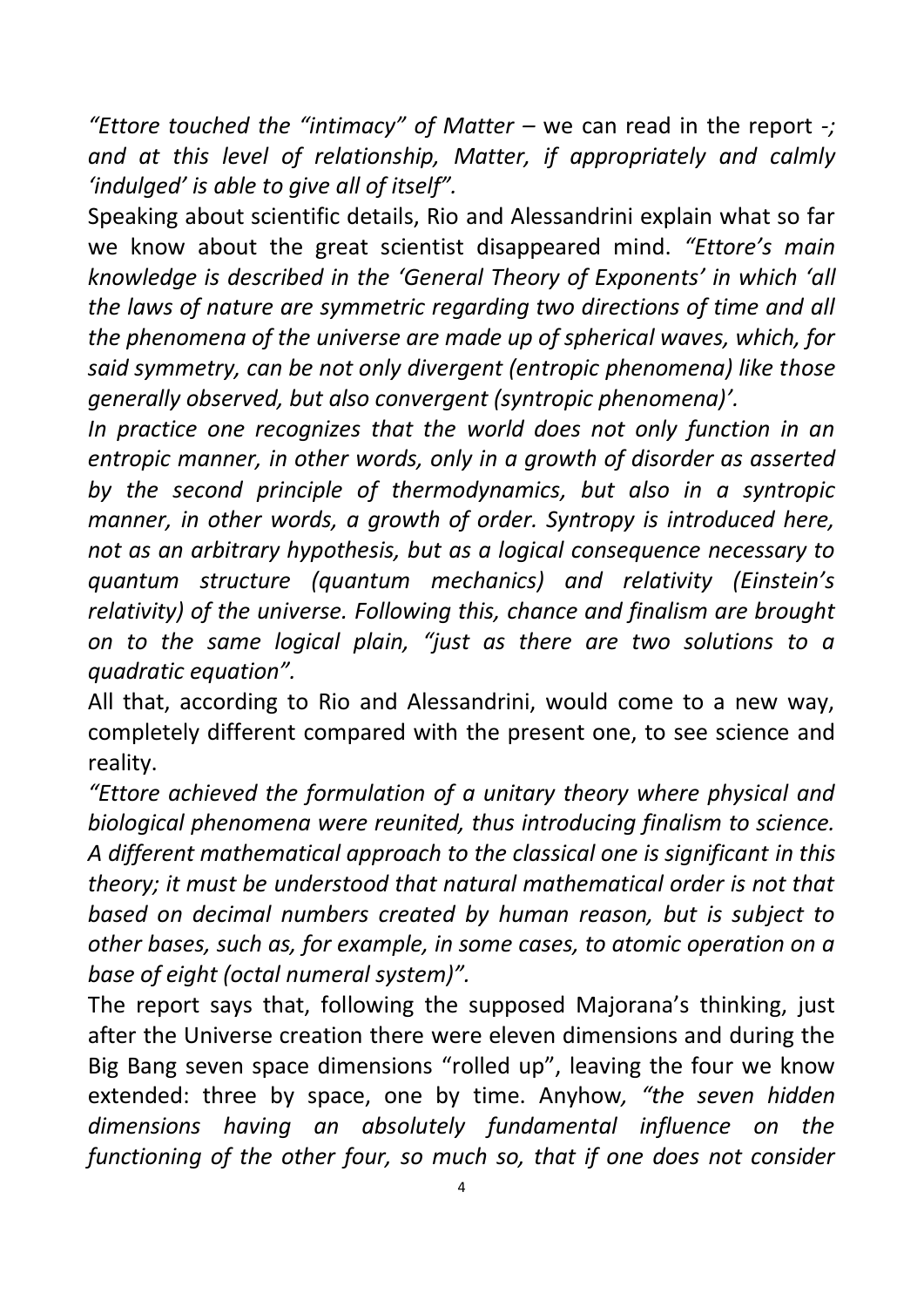*and know these hidden dimensions, the operations of the other 4 can only be partially and inaccurately knowable".*

In short, Majorana could understand, by mathematical way, the presence of this reality hidden by our view. In other words: *"Ettore's theory studies a subset able to bring about a complete "scientific" knowledge of that which some "dimensions" show, or that which we call Matter and Beyond Matter".*

The conclusion is: *"All this knowledge has been achieved because at the base of our Creation there is a geometrical framework that can be described in a mathematical way!".*

The amazing way is this fantastic theory assumes unbelievable real aspects when this *"theory ratifies by experimentation"* becomes the famous machine which Pelizza should have built under the guidance of Majorana. Only a little parenthesis before going on in the exposition of the scientific report which has been promoted worldwide. The machine we are talking about, it was a real and concrete fact between the Seventies and Eighties. No doubt about it. In the same way it's absolutely sure that Italian, American and Belgian governments were involved in that technology history. We have a lot of documents about what happened at that time. The problem is now: as a matter of fact, no one know if that machine is still existing and, in case, the place where has been hidden and what kind of interest is moving around it. Let's see now how that incredible machine should be working, since this is the first time that a full explanation has been explained to the academic world and the public. First of all the machine would perform in six different ways, but up to today only the first four have been completed. The first stage is expecting the controlled elimination of the matter: *"Rolando's machine can liberate antimatter in an organized form. It projects identical and opposite particles at the matter under examination, 'cancelling it' thus producing annihilation.* 

*Rolando is able to stimulate selective annihilation, that is he can decide*  which material to annul, also when a ray travels through different *materials, also places in front of the material itself. In addition the antiparticles can mix, in order to annihilate anything, also if the things are made of different materials".*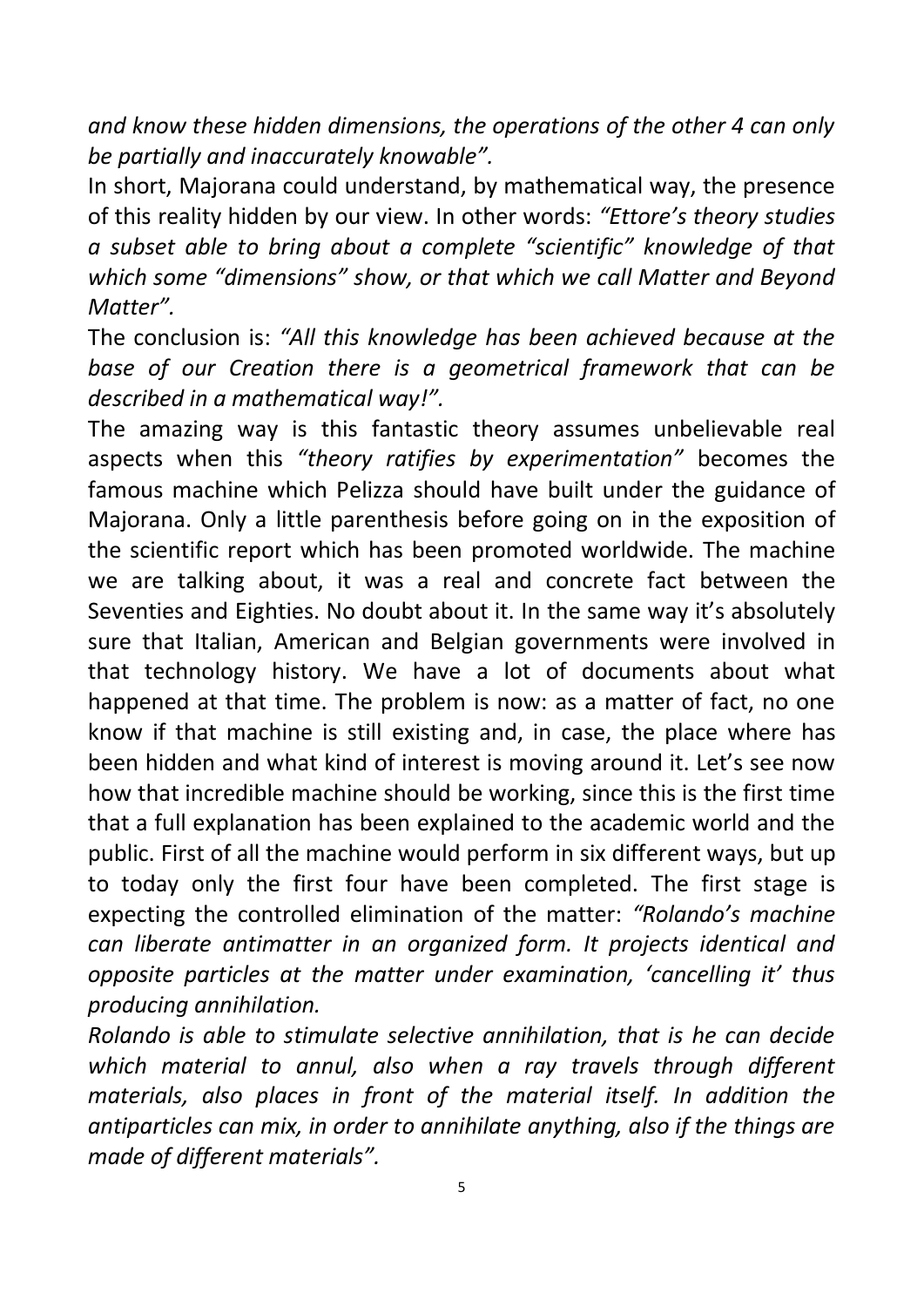If you like, you can find in my personal website the links to see the machine working in 1976. Anyhow, you don't need to much imagination just to understand the wartime use of that technology: the perfect weapon.

Let's see now the second stage, the energy production. *"In this phase Rolando's machine is predisposed to slow down the spin of the particles in the material under examination.* 

*Such a slowing down induces a kind of internal attrition in the material, a bit like what happens when brakes slow the wheels of your bicycle, the evident effect of which is heating. Calibrating the slowing well, the material so treated can be brought to a temperature inferior to that which would make it melt, let's say in the order of 40% of that of fusion or boiling, to remain sufficiently distant from fusion itself, which would make the material vanish.* 

*The particularity is that one can have a hot object, at always the same temperature – the oscillations measured are minimal – but that it does not further heat up, even if the heat is not absorbed from outside.* 

*If the heat, on the other hand, is absorbed – for example by a system of water circulation around the heated material – the object will continue to stay at the same temperature while hot water of several hundred degrees is made available to produce energy. Imagine it: unlimited energy, without the consumption of raw materials, at a cost o*f practically nothing!? ".

Can you imagine how many people could be interested in using that stage? In spite of all that, we are still quite far to be very astonished. Let's go to the third stage: the transmutation. In other words, just turning one material into another, changing the electrons number. The description made by Rio and Alessandrini is very clear about it: *"In this phase, the results of which were achieved in 1992, a volume of material is taken, for example a block of polystyrene and transformed, still maintaining the form and the volume almost completely ... into gold. Here we will leave you to imagine what this phase could make possible; we only assure you that this possibility could bring about solutions to many of the problems the world is currently debating.*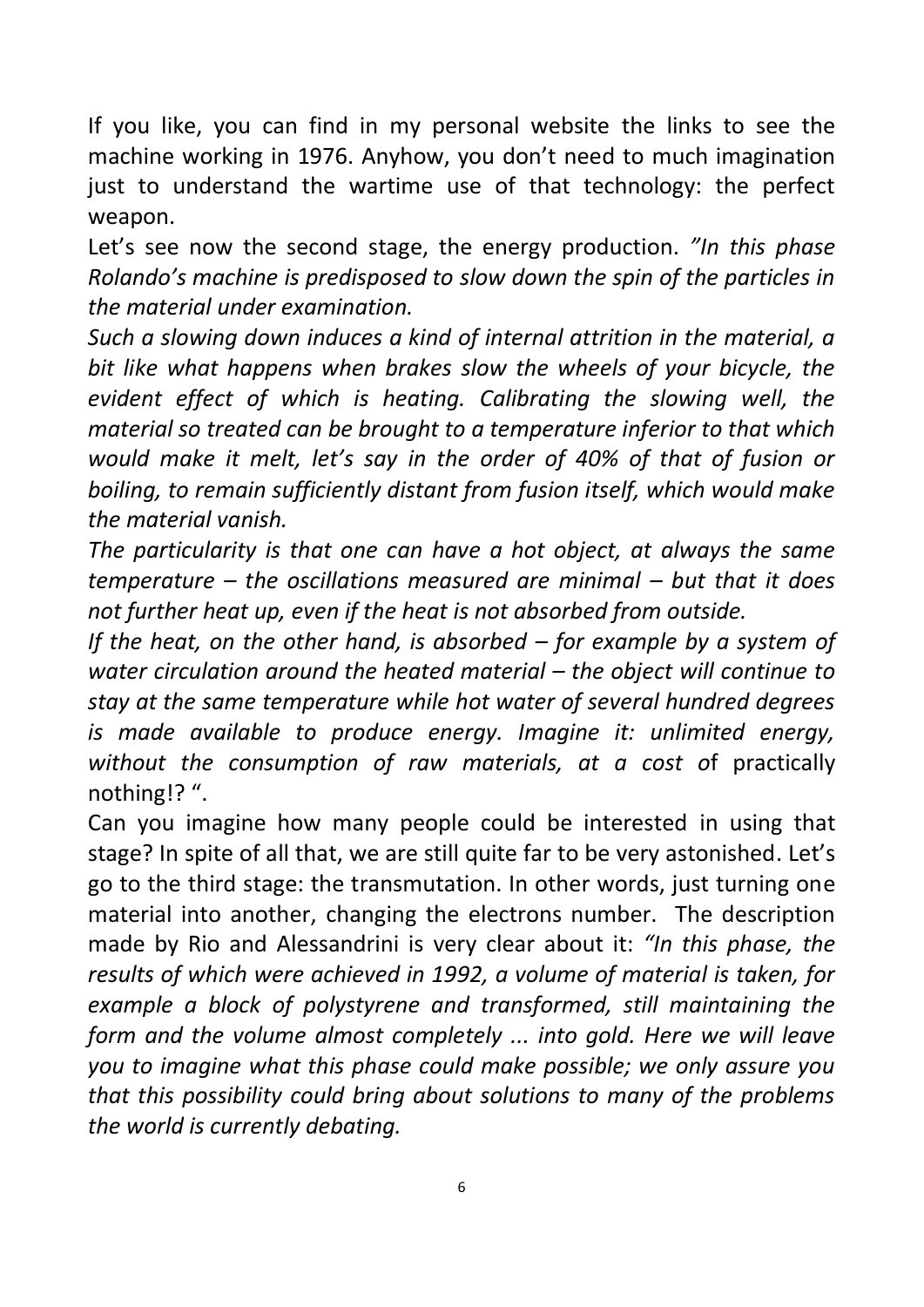*Since we are aware that the story we are telling you could give rise to a certain scepticism, we will show you a sequence of still shots (figure 3) taken by a film camera the moment a block of foam rubber was transmuted into gold. The complete sequence of transmutation took place in only 25 hundredths of a second".*

In this case you need an additional explanation. The frames the two authors are talking about, took part of a personal movie made by Rolando in October 1992 when he was inside a garage near Barcelona, in Spain. During that shot, Rolando was filming himself while transmuting dozens of foam rubber cubes in pure gold. That video is lasting 103 minutes, it was made in two days, and you can see that incredible man with his personal gold reserve: 125 cubes of 100% gold weight, about 65 kilos each. In total 8 tons and 125 kilos of 100% gold, a purity non-existent in nature. Just to understand the value, in 2007 a gram of gold values about 18,35 euros. So we are talking about 150 million euros of that time. Today instead a gram of gold cost about 35,45 euros, so the same gold value 288 million euros. Pelizza could be the more rich man in the world with that production. But something happened. Pelizza says that no more specified "Americans" got that treasure at 50% of the real value. All the golden cubes were officially delivered at the end of June 2007, with the presence of a woman judge and the operation has been put on record. There was only one problem: the payment for that gold has never been done. There is something more. The Pelizza's video movie was travelling a lot since that day. We know for sure that some copies were in Switzerland, in Russia and in some other place in the world. Roberto Giacobbo, host of Voyager, the national television program on the Italian TV network RAI2, got one copy. In the program broadcasted on August 1, 2016, Giacobbo showed very quickly the final frame of the transmutation of a foam rubber into gold. Maybe in the near future there will be another television program with a new interview to Pelizza.

Now we'll see the most astonishing stage of the machine, the fourth one: the dimensional transfer*. "With the machine it is possible to transfer people and objects into other dimensions, in time and space, and possibly take them back to the original point of departure. This means, for example, making something disappear from the physical world and taking*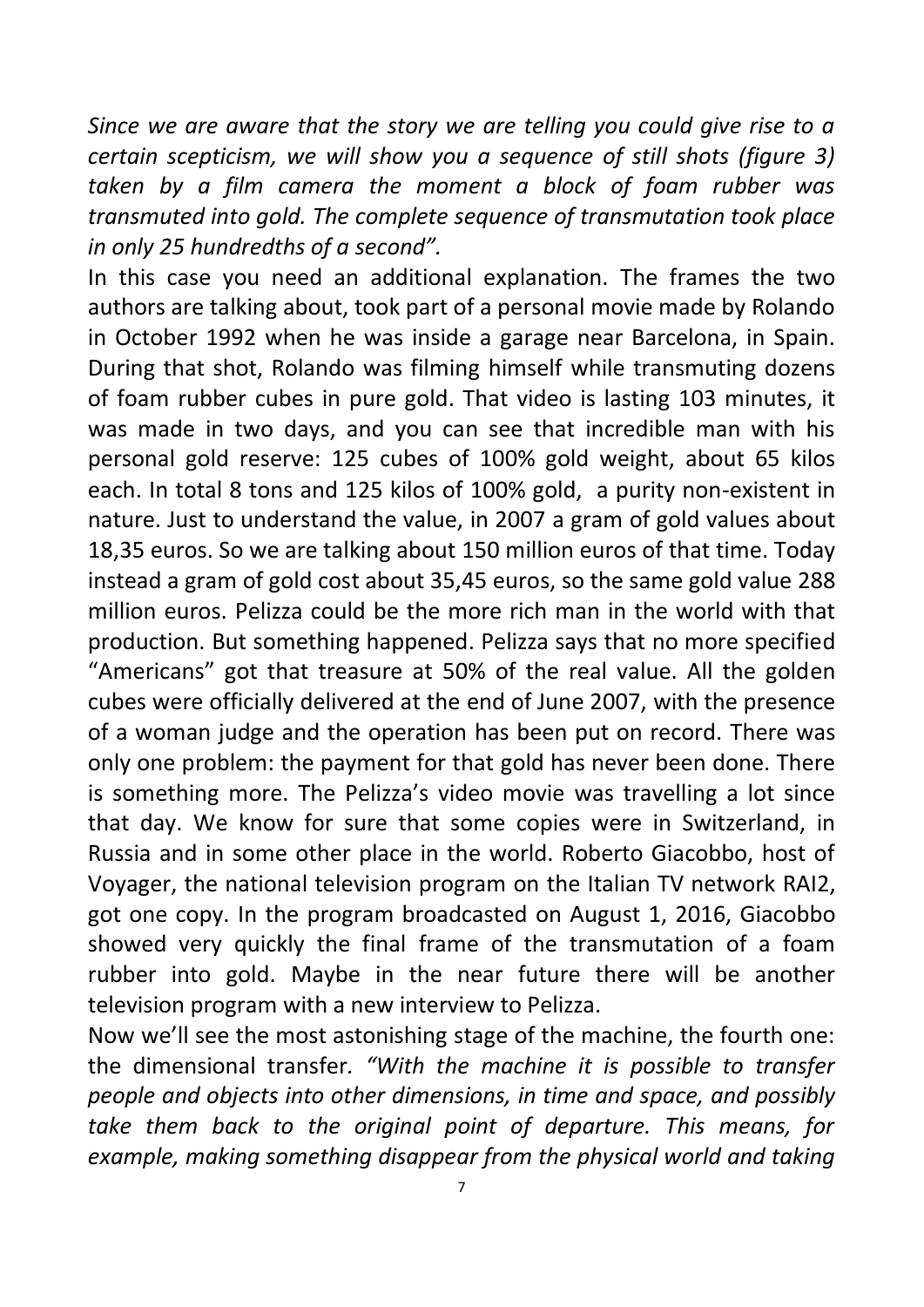*it to an invisible dimension. But it also means rejuvenating a body by ten, twenty, thirty or seventy years, maintaining intact the entire package of knowledge and memories: in short, once we get old, we could have our youthful bodies back, keeping all the memories of our experiences and the knowledge of an entire lifetime".*

In other words, this explanation means that a very old person could go back to his or her youth, keeping the same look of those years. At this purpose, just read what Rio and Alessandrini wrote (page 91) in their book: *"The years went by. With the approaching date, a first final experiment was carried out in the monastery where Ettore lived. They were going to rejuvenate a little dog, now old and dying which was very dear to the monks of the monastery. During the course of the dog's life, the monks had taught it to jump through hoops, something absolutely not in the nature of the animal. Using the machine they took it back to about one year of age. The extraordinary thing is that immediately after the experiment the little dog started to jump through the hoops. This fact threw light on one of the doubts they had that was still open – whether or not after rejuvenation of the physical body, the memory and personality of the being before the experiment would be preserved. Seeing the little dog merrily jumping through the ring was proof that convinced them that everything was ready and they could take the next step. Rolando remembers with great elation the moment after the experiment, in which he and Ettore started playing with the animal, now young and lively. But he also remembers the efficiency of American espionage: in fact sometime after he was shown a satellite photo where he and Ettore could clearly be seen playing with the rejuvenated little dog".*

At this point it's quite obvious to ask if the old Majorana has or not used his own machine to get young himself. Pelizza doesn't say a word about that, and anyhow, at least for now, we don't have any documentation at this regard.

By finishing their report for the world people, Rio and Alessandrini admit how much is hard to believe in what they wrote. *"We are aware that what we have presented is absolutely incredible.*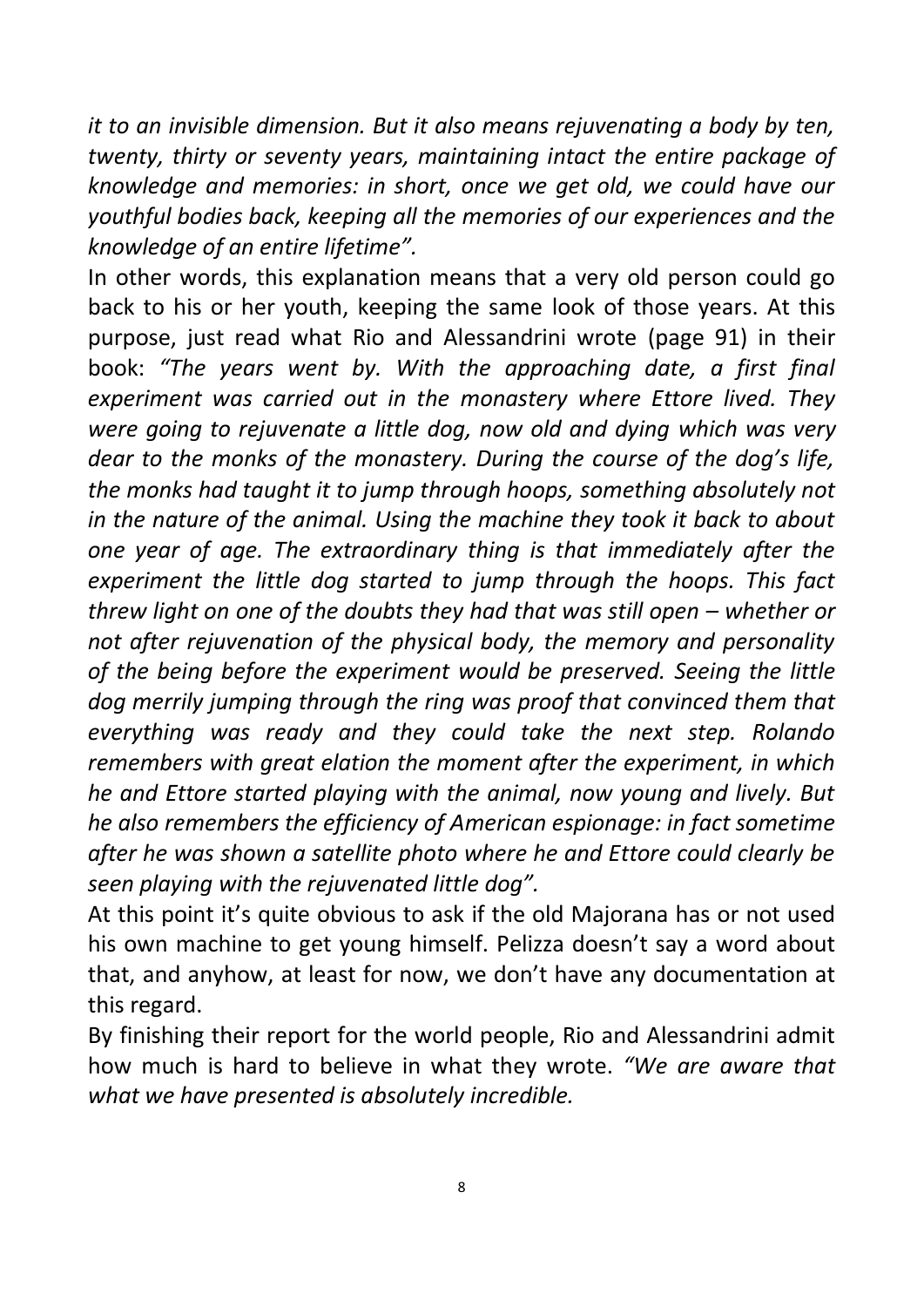*We, too, were initially decidedly skeptical, but then, gradually, the evidence of the facts forced us to admit that everything we have told you is true and actually put to the test.* 

*We are facing a colossal advance in knowledge, a veritable quantum leap, as they say today, without actually knowing what "quantum" means.* 

*This great discovery has, however, also great limits, as all knowledge coming down to mankind: it can be used for the good of humanity or to its detriment. We are up against something that can save a planet now on the verge of collapse or destroy it in a few moves.* 

*It all depends into whose hands this knowledge falls.* 

*Ettore and Rolando have always been strictly against evil uses, making their own lives far from easy and in open conflict with whoever wanted to make a weapon of it. We hope that this machine will be used by the public as soon as possible, operated exclusively by people dedicated to the good of the world".*

What about Pelizza? At present the old man in his way for the eightieth birthday, is alone and without money. He survives only for the help of some good friend. First of all he doesn't have the machine anymore and can't go on with his loved experiments. Nevertheless, he is still knocking at his debtor's doors just to get the money for his 125 golden cubes. Many times they promised to pay, but he says never saw a single euro. The only satisfaction he got it's regarding the interest of two of the major Italian Universities about his very peculiar story. Now they are involved in studying the mysterious technology. It's not too much, but it's always a good start just to give a scientific and rational explanation to one of the greatest mystery of the XX Century.

Meantime, feeling disheartened for all inaccuracy news wrote about himself, at last Pelizza decided to come out into the open publishing his own website where he tells all his life with photos, videos, documents and expert's reports [\(www.majorana-pelizza.it\)](http://www.majorana-pelizza.it/). Many of these ones are hot piece of news. For instance, the video where you can see Pelizza and Majorana walking in the monastery park in 1996. There are also several experiments made by the machine. All the letters have been expertised by Dr. Chantal Sala, graphologist specialized in the forensic field; pictures and video, instead, have been assessed by engineer Michele Vitiello,